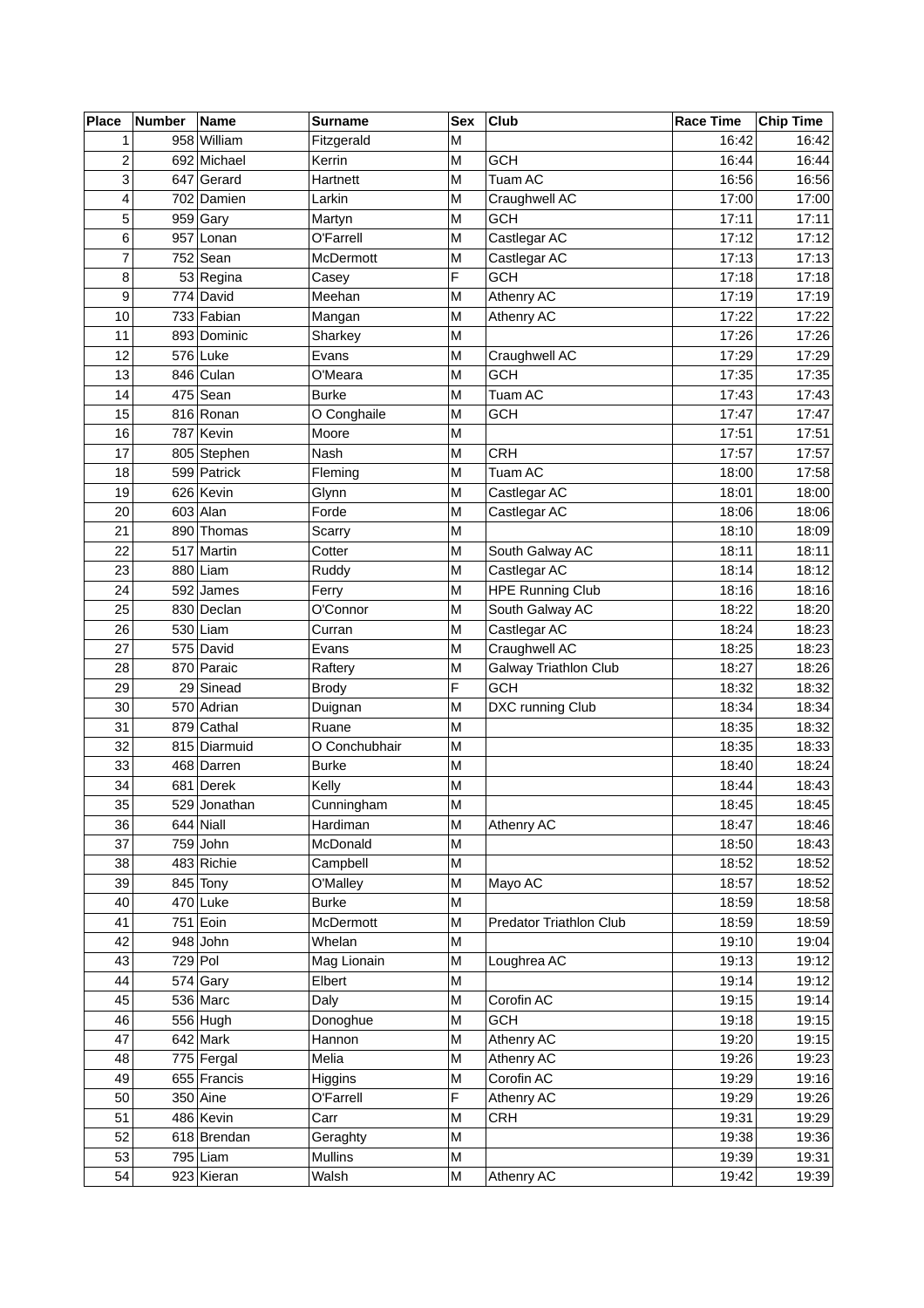| 55  | 757 Pat       | McDonagh        | M | <b>Athenry AC</b>        | 19:43 | 19:41 |
|-----|---------------|-----------------|---|--------------------------|-------|-------|
| 56  | 649 Michael   | Healy           | M | <b>CRH</b>               | 19:47 | 19:39 |
| 57  | $639$ Enda    | Hallinan        | m | Craughwell AC            | 19:56 | 19:49 |
| 58  | 781 Brendan   | Monaghan        | M | Tuam AC                  | 19:58 | 19:57 |
| 59  | $914$ Tom     | Tuohy           | M | Craughwell AC            | 20:01 | 19:59 |
| 60  | 790 Mark      | Moran           | Μ |                          | 20:02 | 20:01 |
| 61  | 809 Brendan   | Nohilly         | M |                          | 20:07 | 20:02 |
| 62  | 906 Jarlath   | Sweeney         | M | <b>CRH</b>               | 20:08 | 20:05 |
| 63  | 951 Tommy Joe | Whyte           | M |                          | 20:08 | 20:07 |
| 64  | 686 Patrick   | Kelly           | M | Athenry AC               | 20:09 | 20:05 |
| 65  | 742 Derek     | Mc Walter       | M |                          | 20:09 | 20:06 |
| 66  | 895 Paschal   | Silke           | M | Castlegar AC             | 20:10 | 20:01 |
| 67  | $935$ Dara    | <b>Williams</b> | M | South Galway AC          | 20:10 | 20:00 |
| 68  | 375 Clare     | Rowe            | F | <b>GCH</b>               | 20:11 | 20:10 |
| 69  | 707 Jim       | Leahy           | M | Athenry AC               | 20:12 | 20:00 |
| 70  | 572 David     | Dunne           | M | Athenry AC               | 20:13 | 20:09 |
| 71  | 474 Patrick   | <b>Burke</b>    | Μ |                          | 20:13 | 20:13 |
| 72  | 813 Sean      | Noone           | M |                          | 20:14 | 20:01 |
| 73  | 821 Aidan     | O Mahoney       | M |                          | 20:15 | 20:02 |
| 74  | 653 Alphonsus | Heneghan        | M | Athenry AC               | 20:16 | 20:16 |
| 75  | 817 Seamus    | O Conghaile     | M |                          | 20:17 | 20:13 |
| 76  | 476 Stephen   | <b>Burns</b>    | M | Galway Triathlon Club    | 20:18 | 20:15 |
| 77  | 565 Colin     | Duane           | M | Athenry AC               | 20:18 | 20:05 |
| 78  | 482 Neil      | Campbell        | M | Tri Lakes                | 20:19 | 20:19 |
| 79  | 664 Paul      | <b>Hynes</b>    | M | Tuam AC                  | 20:20 | 20:20 |
| 80  | 945 Paul      | Walsh           | M |                          | 20:25 | 20:07 |
| 81  | $925$ John    | Ward            | M | Craughwell AC            | 20:25 | 20:17 |
| 82  | 941 Jason     | Gilroy          | M | Thermo King Running Club | 20:26 | 20:22 |
| 83  | 466 Rynal     | <b>Browne</b>   | M | Castlegar AC             | 20:26 | 20:25 |
| 84  | 593 Adrian    | Fitzmaurice     | M |                          | 20:27 | 20:23 |
| 85  | 520 Damien    | Creavin         | M |                          | 20:31 | 20:31 |
| 86  | 793 David     | Mulligan        | M |                          | 20:34 | 20:19 |
| 87  | 337 Joanne    | O'Boyle         | F | <b>GCH</b>               | 20:34 | 20:32 |
| 88  | $716$ James   | Loughnane       | M |                          | 20:38 | 20:29 |
| 89  | 469 Frank     | <b>Burke</b>    | M | Athenry AC               | 20:42 | 20:29 |
| 90  | 583 Murt      | Fallon          | M | Tuam AC                  | 20:44 | 20:42 |
| 91  | 903 David     | Stephens        | M |                          | 20:47 | 20:43 |
| 92  | 581 Justin    | Fahy            | M | Athenry AC               | 20:48 | 20:39 |
| 93  | $798$ Enda    | Munnelly        | M | Athenry AC               | 20:48 | 20:41 |
| 94  | 455 Michael   | <b>Begley</b>   | M | Castlegar AC             | 20:49 | 20:43 |
| 95  | 847 Shane     | O'Meara         | M |                          | 20:49 | 20:26 |
| 96  | 738 Brian     | Mathews         | M | Craughwell AC            | 20:53 | 20:46 |
| 97  | 24 Gillian    | Bogan           | F | <b>GCH</b>               | 20:54 | 20:52 |
| 98  | 884 Tomas     | Ryan            | M |                          | 20:56 | 20:53 |
| 99  | 896 Richard   | Simpson         | M | <b>GCH</b>               | 20:57 | 20:46 |
| 100 | 930 Paul      | Whelan          | M | Castlegar AC             | 20:58 | 20:52 |
| 101 | 256 Michelle  | Lynch           | F | <b>GCH</b>               | 20:59 | 20:56 |
| 102 | 885 Declan    | Ryan            | М |                          | 20:59 | 20:48 |
| 103 | 683 Jason     | Kelly           | M | <b>GCH</b>               | 20:59 | 20:55 |
| 104 | 901 Barry     | Steede          | M |                          | 21:00 | 20:44 |
| 105 | 607 Noel      | Fox             | M | Athenry AC               | 21:00 | 20:58 |
| 106 | 561 Stephen   | Douglas         | M |                          | 21:05 | 21:04 |
| 107 | 726 Declan    | Madden          | M |                          | 21:10 | 21:04 |
| 108 | $754$ Liam    | McDonagh        | M |                          | 21:12 | 21:03 |
| 109 | 796 Paul      | Mulrennan       | М |                          | 21:13 | 21:05 |
|     |               |                 |   |                          |       |       |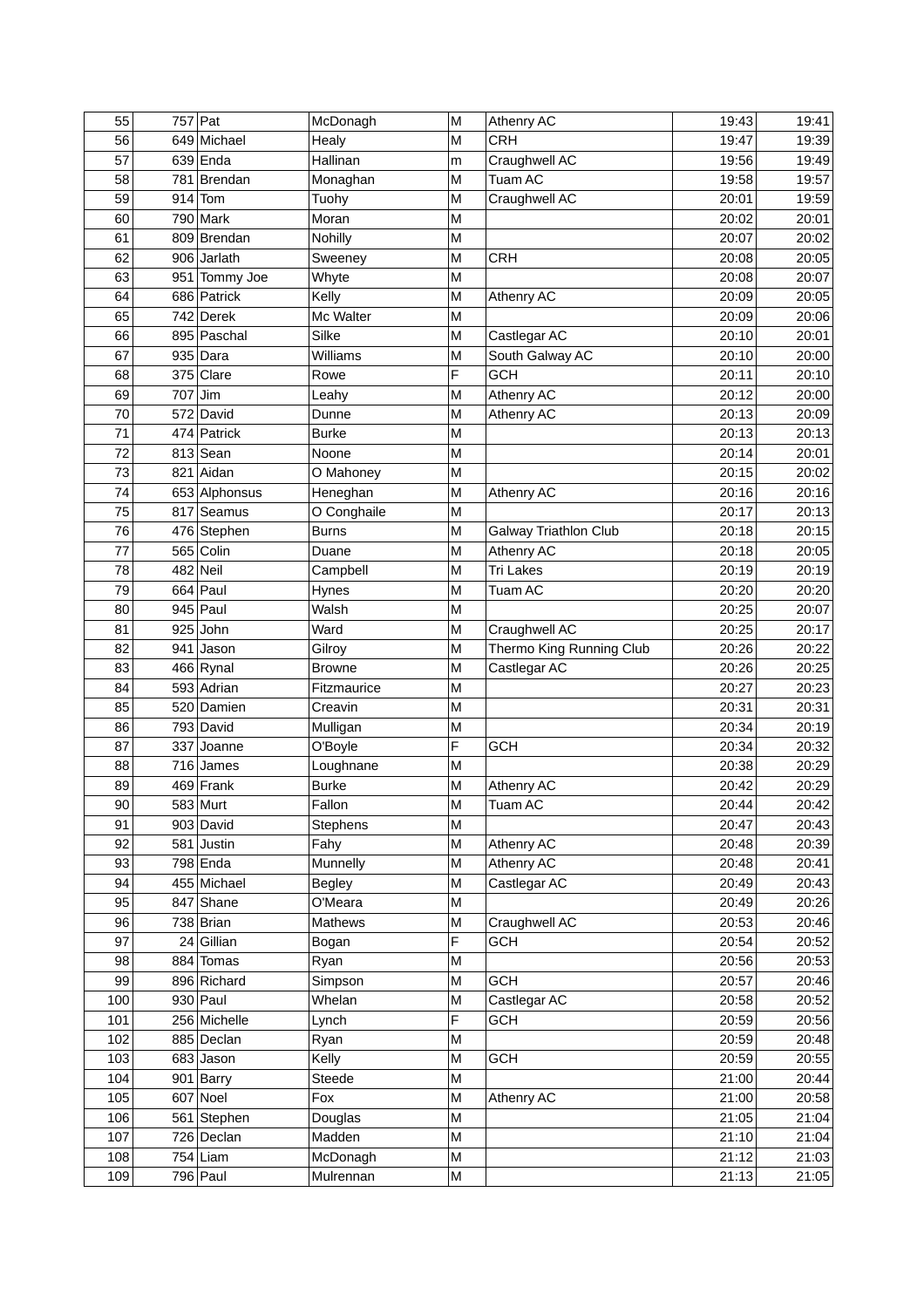| 110        |         | 722 Niall    | Lyons                   | M      | Athenry AC                    | 21:13          | 21:01          |
|------------|---------|--------------|-------------------------|--------|-------------------------------|----------------|----------------|
| 111        |         | 725 Aidan    | Madden                  | M      | Athenry AC                    | 21:13          | 21:01          |
| 112        |         | $811$ Liam   | Nolan                   | М      | South Galway AC               | 21:15          | 21:14          |
| 113        |         | 389 Marie    | Sheil                   | F      | <b>GCH</b>                    | 21:16          | 21:06          |
| 114        |         | 741 Michael  | Mc Mahon                | M      |                               | 21:17          | 21:13          |
| 115        |         | 531 Nicky    | Curran                  | M      |                               | 21:18          | 21:16          |
| 116        | 866 JP  |              | Quinn                   | M      | Castlegar AC                  | 21:18          | 21:16          |
| 117        |         | 825 David    | O'Brien                 | M      |                               | 21:18          | 21:17          |
| 118        |         | 481 Mark     | Campbell                | M      |                               | 21:18          | 21:15          |
| 119        |         | 854 David    | O'Sullivan              | M      | Athenry AC                    | 21:19          | 21:12          |
| 120        |         | 788 Niall    | Moore                   | M      |                               | 21:21          | 21:11          |
| 121        |         | 366 Linda    | Porter                  | F      | Craughwell AC                 | 21:22          | 21:22          |
| 122        |         | $731$ Jim    | Maher                   | M      | DXC Running Club              | 21:24          | 21:24          |
| 123        | 832 lan |              | O'Connor                | M      | Athenry AC                    | 21:25          | 21:17          |
| 124        |         | 462 Tom      | <b>Breen</b>            | M      | <b>GCH</b>                    | 21:26          | 21:16          |
| 125        |         | 806 Tony     | Nevin                   | M      |                               | 21:28          | 21:19          |
| 126        |         | 950 Finbar   | Larkin                  | M      |                               | 21:29          | 21:25          |
| 127        |         | 471 Martin   | <b>Burke</b>            | M      |                               | 21:31          | 21:25          |
| 128        |         | 573 Gerard   | Dwyer                   | M      | Craughwell AC                 | 21:32          | 21:30          |
| 129        |         | $629$ John   | Gray                    | M      |                               | 21:38          | 21:21          |
| 130        |         | 614 Vinny    | Gallagher               | M      |                               | 21:41          | 21:37          |
| 131        |         | 563 Aidan    | Doyle                   | M      | Tuam AC                       | 21:42          | 21:39          |
| 132        |         | 533 Thomas D | Cushen                  | M      | <b>GCH</b>                    | 21:43          | 21:41          |
| 133        |         | 527 Stephen  | Crowley                 | M      |                               | 21:45          | 21:30          |
| 134        |         | 807 Colm     | Niland                  | M      | Craughwell AC                 | 21:45          | 21:43          |
| 135        |         | 874 Paul     | Reynolds                | M      |                               | 21:46          | 21:46          |
| 136        |         | 760 Gerard   | McGarry                 | M      |                               | 21:51          | 21:49          |
| 137        |         | 414 Jacinta  | Walsh                   | F      | Athenry AC                    | 21:52          | 21:45          |
| 138        |         | 673 Michael  | Keane                   | M      |                               | 21:52          | 21:45          |
| 139        |         | 138 Niamh    | Flavin                  | F      |                               | 21:52          | 21:44          |
| 140        |         | 504 James    | Connolly                | M      | St James AC                   | 21:53          | 21:46          |
| 141        |         | 494 Gareth   | Clarke                  | M      | <b>Ballina AC</b>             | 21:53          | 21:53          |
| 142        |         | 463 Bryan    | <b>Brennan</b>          | M      | South Galway AC               | 21:57          | 21:40          |
| 143        |         | 727 Jonathan | Madden                  | M      | <b>GTC</b>                    | 21:59          | 21:54          |
| 144        |         | 755 Mark     | McDonagh                | M      | <b>GCH</b>                    | 21:59          | 21:55          |
| 145        | 909 PJ  |              |                         | M      | Athenry AC                    | 21:59          | 21:48          |
| 146        |         | 852 Brian    | Tarpey<br>O'Regan       | M      |                               | 21:59          | 21:57          |
| 147        | 1001    |              |                         | M      |                               | 22:00          | 22:00          |
| 148        |         | $932$ Paul   | Whent                   | M      | <b>GCH</b>                    | 22:02          | 22:00          |
| 149        |         | 611 Brian    | Gallagher               | M      | Corofin AC                    | 22:03          | 21:53          |
| 150        |         | $509$ Noel   | Conway                  | M      | Athenry AC                    | 22:03          | 21:52          |
| 151        |         | 559 Michael  | Doona                   | M      |                               | 22:03          | 21:56          |
| 152        |         | 758 Paul     | McDonagh                | M      | Maree AC                      | 22:05          | 22:01          |
| 153        |         | 924 Kieran   | Walsh                   | M      |                               | 22:05          | 21:53          |
| 154        |         | 862 Frank    | Power                   |        |                               |                |                |
| 155        |         | 602 Tim      |                         | М<br>M | South Galway AC<br><b>GCH</b> | 22:05          | 21:56          |
| 156        |         | $651$ Paul   | Folan                   |        | Athenry AC                    | 22:07<br>22:07 | 22:05          |
| 157        |         | 34 Ali       | Hegarty<br><b>Burke</b> | М<br>F | Ballinasloe & District AC     | 22:14          | 21:59<br>22:11 |
| 158        |         | $689$ John   |                         | M      |                               | 22:14          | 22:14          |
| 159        |         | 955 Donall   | Kennedy                 |        |                               | 22:16          |                |
|            |         |              | Carroll                 | М<br>F | Caltra & District AC          |                | 22:02          |
| 160        |         | 32 Emily     | <b>Bruton</b>           |        | <b>GCH</b>                    | 22:17          | 22:14          |
| 161        |         | 139 Elaine   | Fleming                 | F<br>F |                               | 22:18          | 22:13          |
| 162<br>163 |         | 314 Caroline | Moore                   |        | Athenry AC                    | 22:20          | 22:11          |
|            |         | 557 Gerard   | Donohue                 | M      |                               | 22:21          | 22:12          |
| 164        |         | $111$ fiona  | Doughan                 | F      | Athenry AC                    | 22:22          | 22:13          |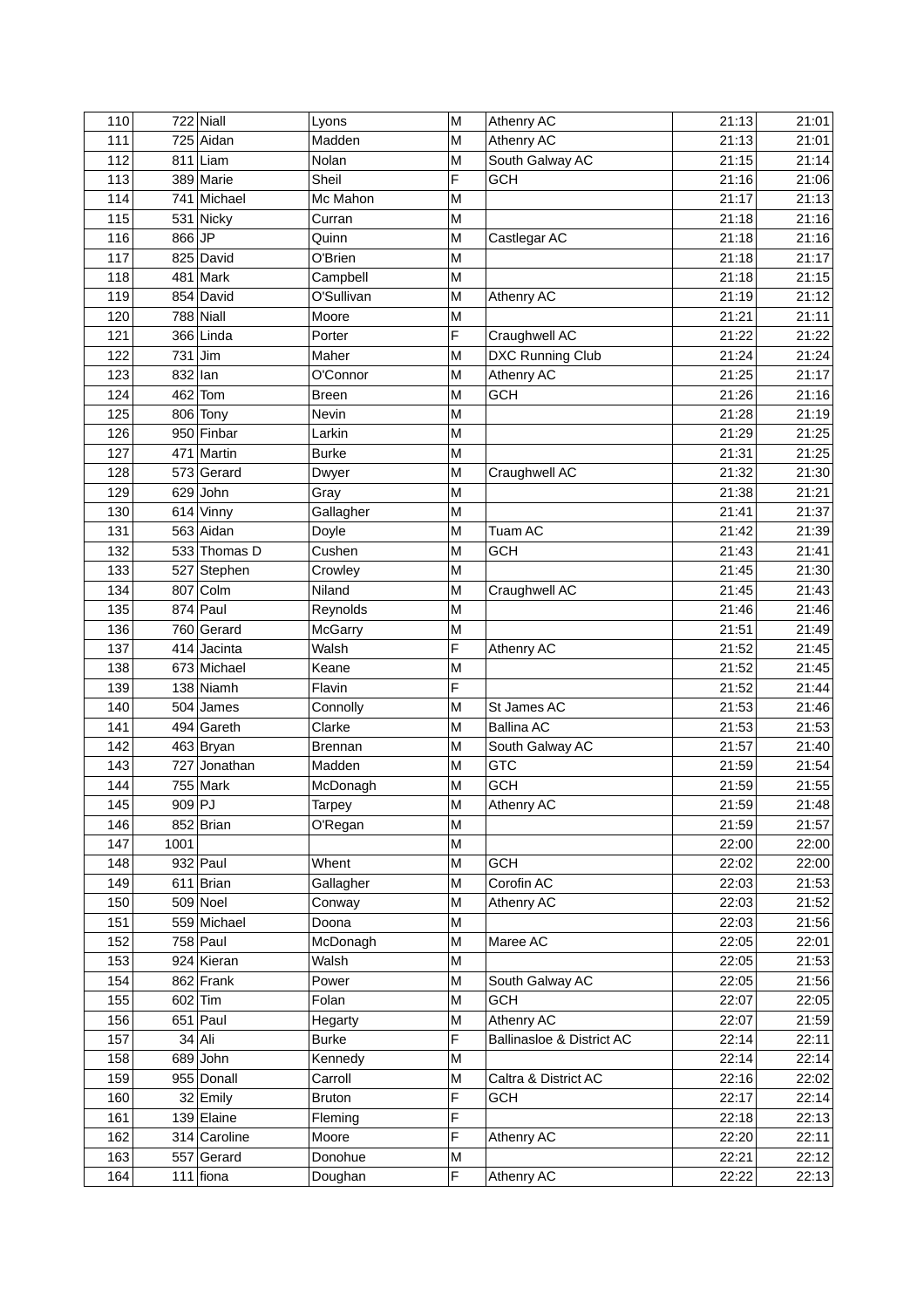| 165        |        | 907 Andrew               | Talbot              | M      |                          | 22:23 | 22:20          |
|------------|--------|--------------------------|---------------------|--------|--------------------------|-------|----------------|
| 166        | 82     | Yvonne                   | Crotty              | F      |                          | 22:24 | 22:14          |
| 167        |        | 739 Cathal               | Mc Hugh             | M      |                          | 22:24 | 22:22          |
| 168        |        | 158 Louise               | Geoghegan           | F      | Galway Triathlon Club    | 22:25 | 22:11          |
| 169        |        | 37 Catherine             | <b>Burke</b>        | F      |                          | 22:26 | 22:18          |
| 170        |        | $910$ Tony               | Tierney             | M      | Athenry AC               | 22:29 | 22:19          |
| 171        |        | 233 Sinead               | Keogh               | F      | Castlegar AC             | 22:33 | 22:08          |
| 172        |        | 522 Alan                 | Cronin              | M      |                          | 22:36 | 22:17          |
| 173        |        | 776 Mark                 | Mitchell            | M      | Athenry AC               | 22:37 | 22:24          |
| 174        |        | 227 Eimear               | Keary               | F      |                          | 22:37 | 22:26          |
| 175        |        | 737 Tom                  | Mannion             | M      | Tuam AC                  | 22:37 | 22:36          |
| 176        |        | 66 Jean                  | Coleman             | F      | Tuam AC                  | 22:38 | 22:32          |
| 177        |        | 721 Cormac               | Lyons               | M      | <b>GTC</b>               | 22:39 | 22:15          |
| 178        |        | 782 Paul                 | Monaghan            | M      |                          | 22:39 | 22:21          |
| 179        |        | 401 Orla                 | <b>Stevens</b>      | F      | Athenry AC               | 22:42 | 22:34          |
| 180        |        | 189 Chrissie             | Hardiman            | F      | Tuam AC                  | 22:43 | 22:36          |
| 181        |        | 763 Niall                | <b>McGuinness</b>   | M      | South Galway AC          | 22:45 | 22:30          |
| 182        |        | 864 Emmet                | Queenan             | M      |                          | 22:45 | 22:31          |
| 183        |        | 163 Collette             | Gill                | F      | Loughrea AC              | 22:45 | 22:42          |
| 184        |        | 459 Mark                 | <b>Bradish</b>      | M      |                          | 22:48 | 22:37          |
| 185        |        | 437 Eabha                | Walsh               | F      | Caltra AC                | 22:49 | 22:12          |
| 186        |        | 374 Sheila               | Reilly              | F      | Loughrea AC              | 22:50 | 22:43          |
| 187        |        | 641 Paul                 | Hanniffy            | М      | <b>GCH</b>               | 22:56 | 22:44          |
| 188        |        | 841 Martin               | O'Hara              | Μ      | Athenry AC               | 23:02 | 22:40          |
| 189        |        | 214 Bridget              | Jacobsen            | F      | <b>GCH</b>               | 23:04 | 22:55          |
| 190        |        | $519$ John               | Creane              | Μ      | Thermo King Running Club | 23:04 | 22:54          |
| 191        |        | 566 Gordon               | Duane               | M      |                          | 23:07 | 23:00          |
| 192        |        | 143 Mollie               | Foley               | F      | Predator Triathlon Club  | 23:08 | 23:04          |
| 193        |        | 633 Russell              | Greaney             | M      |                          | 23:08 | 22:43          |
| 194        |        | 869 Pete                 | Rabbitte            | M      | Tuam AC                  | 23:11 | 23:03          |
| 195        |        | $548$ Gary               | Doherty             | M      |                          | 23:12 | 22:51          |
| 196        |        | 855 Eoin                 | O'Sullivan          | M      | Athenry AC               | 23:13 | 22:58          |
| 197        |        | 960 Hugh                 | Walsh               | M      | Caltra AC                | 23:14 | 22:36          |
| 198        |        | $\overline{7}24$ Dermot  | Macken              | M      |                          | 23:14 | 22:40          |
| 199        |        | 525 Thomas               | Crowe               | M      |                          | 23:14 | 22:56          |
| 200        |        |                          |                     | M      | Marathon Club Ireland    | 23:17 |                |
| 201        |        | 803 Wojciech<br>554 Noel | Musial<br>Donnellan | M      |                          | 23:19 | 22:59<br>23:08 |
| 202        |        | 949 Patrick              | Foley               | M      |                          | 23:20 | 23:16          |
| 203        |        | 362 Margaret             | Page                | F      |                          | 23:22 | 23:07          |
|            |        |                          |                     |        |                          | 23:23 |                |
| 204<br>205 |        | 956 Martin<br>743 Colm   | Lennon              | M<br>M | East Galway AC           | 23:24 | 23:05          |
|            |        |                          | McAllen             | F      | Craughwell AC            |       | 23:18          |
| 206        |        | 423 Teresa               | Callanan            |        |                          | 23:25 | 23:17          |
| 207        |        | 623 Frank                | Gilmore             | M      | Castlegar AC             | 23:25 | 23:12          |
| 208        |        | 863 Liam                 | Power               | M      | Tri Lakes                | 23:26 | 23:17          |
| 209        |        | 940 Mark                 | Folan               | M      | Thermo King Running Club | 23:26 | 23:15          |
| 210        |        | 580 Gordon               | Fahy                | M      |                          | 23:27 | 22:58          |
| 211        |        | 659 Tom                  | Hopkins             | M      | Tuam AC                  | 23:28 | 23:27          |
| 212        |        | 838 Pat                  | O'Donnell           | M      |                          | 23:28 | 23:20          |
| 213        |        | 81 Charlotte             | Cronin              | F      | Athenry AC               | 23:29 | 23:18          |
| 214        |        | 484 Eunan                | Canavan             | M      |                          | 23:30 | 23:06          |
| 215        |        | 667 Neil                 | Johnson             | M      | <b>GCH</b>               | 23:30 | 23:23          |
| 216        |        | 378 Laura                | Ruddy               | F      | Castlegar AC             | 23:32 | 23:26          |
| 217        |        | 205 Amanda               | Horan               | F      | South Galway AC          | 23:33 | 23:22          |
| 218        |        | 792 Przemyslaw           | Mrugalski           | M      | Castlegar AC             | 23:33 | 23:33          |
| 219        | 902 JP |                          | Steede              | М      |                          | 23:33 | 23:17          |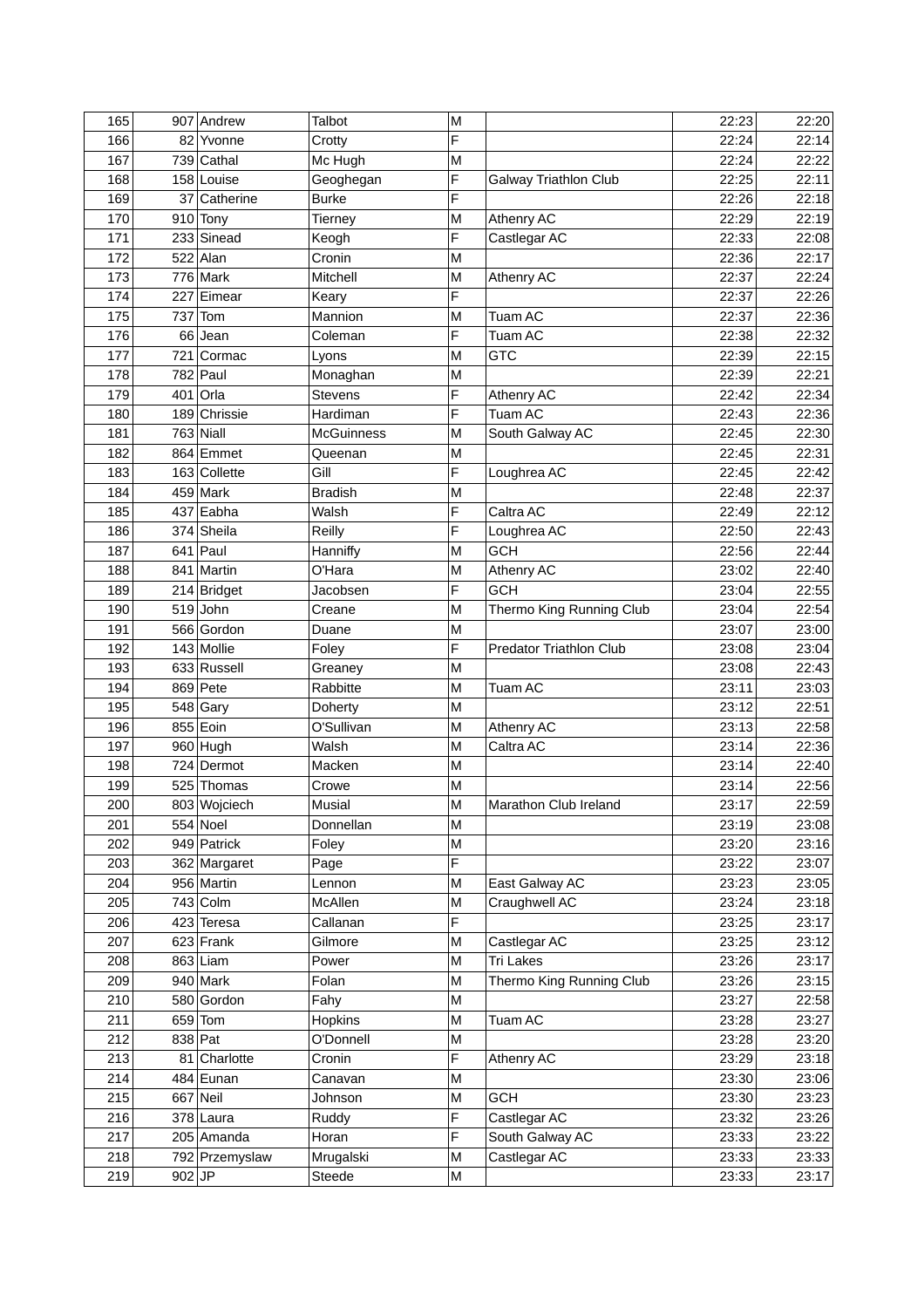| 220 |    | 137 Joanne   | Flanagan          | F |                           | 23:33 | 23:26 |
|-----|----|--------------|-------------------|---|---------------------------|-------|-------|
| 221 |    | 634 Tommy    | Greaney           | M | Corofin AC                | 23:33 | 23:24 |
| 222 |    | 699 Robert   | Kirwan            | М |                           | 23:34 | 23:15 |
| 223 |    | 691 Martin   | Kenny             | M | Tuam AC                   | 23:35 | 23:26 |
| 224 |    | $621$ Tim    | Geraghty          | M | Tuam AC                   | 23:35 | 23:06 |
| 225 |    | 954 James    | Murphy            | Μ | Caltra & District AC      | 23:35 | 23:22 |
| 226 |    | 620 Seamus   | Geraghty          | M | <b>GCH</b>                | 23:37 | 23:21 |
| 227 |    | 433 Mary     | Noone             | F | Caltra & District AC      | 23:38 | 23:28 |
| 228 |    | 666 Trevor   | Jennings          | M | Castlegar AC              | 23:39 | 23:32 |
| 229 |    | 579 Gerry    | Fahy              | M | <b>CRH</b>                | 23:40 | 23:28 |
| 230 |    | 696 Basil    | King              | M | Athenry AC                | 23:40 | 23:09 |
| 231 |    | 118 Sinead   | Egan              | F |                           | 23:41 | 23:09 |
| 232 |    | 35 Anne      | <b>Burke</b>      | F | Ballinasloe & District AC | 23:43 | 23:39 |
| 233 |    | 717 Niall    | Loughrey          | M |                           | 23:44 | 22:59 |
| 234 |    | 680 David    | Kelly             | M | South Galway AC           | 23:44 | 23:25 |
| 235 |    | 800 John     | Murphy            | M |                           | 23:45 | 23:38 |
| 236 |    | $608$ Sean   | Freeney           | M | Athenry AC                | 23:47 | 23:37 |
| 237 |    | 917 Peter    | Walkin            | M | Tuam AC                   | 23:48 | 23:12 |
| 238 |    | 261 Laura    | Mahony            | F | Ballyroan                 | 23:49 | 23:17 |
| 239 |    | 479 David    | Callanan          | M | Craughwell AC             | 23:50 | 23:37 |
| 240 |    | 288 Linda    | <b>McGuinness</b> | F |                           | 23:50 | 23:19 |
| 241 |    | 398 Yvonne   | Smyth             | F |                           | 23:50 | 23:40 |
| 242 |    | 300 Maura    | Meeneghan         | F | Tuam AC                   | 23:51 | 23:44 |
| 243 |    | 876 Kerrill  | Rohan             | М |                           | 23:51 | 23:39 |
| 244 |    | 92 Aisling   | Deeley            | F | Loughrea AC               | 23:51 | 23:34 |
| 245 |    | 898 Eoin     | Smullen           | M | St James AC               | 23:53 | 23:28 |
| 246 |    | 367 Ciara    | Power             | F |                           | 23:54 | 23:37 |
| 247 |    | 372 Marie    | Rafferty          | F | Maree AC                  | 23:55 | 23:42 |
| 248 | 57 | Claire       | Cellarius         | F | Corofin AC                | 23:57 | 23:36 |
| 249 |    | 802 Ross     | Murphy            | M |                           | 23:59 | 23:57 |
| 250 |    | 695 Tony     | Killarney         | M | Athenry AC                | 23:59 | 23:46 |
| 251 |    | 645 Colum    | Harlowe           | M |                           | 24:00 | 23:55 |
| 252 |    | 467 Alan     | <b>Burke</b>      | M | Athenry AC                | 24:01 | 24:01 |
| 253 |    | 777 Michael  | Mitchell          | M | Athenry AC                | 24:01 | 23:53 |
| 254 |    | 405 Michelle |                   | F | Athenry AC                | 24:04 | 23:49 |
| 255 |    | $410$ Joan   | Tuohy             | F |                           | 24:06 |       |
|     |    |              | Walkin            | F | Tuam AC                   |       | 23:59 |
| 256 |    | 295 Thelma   | McMahon           |   | Loughrea AC               | 24:08 | 23:47 |
| 257 |    | 546 Sean     | Dinneen           | M | <b>GCH</b>                | 24:09 | 23:48 |
| 258 |    | 613 Michael  | Gallagher         | M | South Galway AC           | 24:09 | 23:46 |
| 259 |    | 164 Aideen   | Gillespie         | F | Craughwell AC             | 24:09 | 23:49 |
| 260 |    | 833 Rory     | O'Connor          | M | Tuam AC                   | 24:09 | 24:09 |
| 261 |    | $523$ Mark   | Cronin            | М |                           | 24:11 | 23:55 |
| 262 |    | 80 Cathriona | Cronin            | F | Athenry AC                | 24:11 | 23:55 |
| 263 |    | 780 Gearoid  | Moloney           | M | Maree AC                  | 24:12 | 23:36 |
| 264 |    | 678 Stephem  | Keary             | M |                           | 24:16 | 23:31 |
| 265 |    | 151 Caroline | Freeney           | F | Athenry AC                | 24:17 | 24:07 |
| 266 |    | 327 Ciara    | Ni Choirbin       | F | Castlegar AC              | 24:17 | 24:13 |
| 267 |    | 301 Cathy    | Melia             | F | Athenry AC                | 24:17 | 24:00 |
| 268 |    | 927 Mirko    | Warnke            | M | <b>GCH</b>                | 24:19 | 23:50 |
| 269 |    | 87 Laura     | Darby             | F | <b>GCH</b>                | 24:20 | 24:12 |
| 270 |    | 875 Gerry    | Rohan             | M | <b>CRH</b>                | 24:20 | 23:57 |
| 271 |    | 720 James    | Lundon            | M | Athenry AC                | 24:20 | 24:00 |
| 272 |    | 632 Paul     | Greaney           | M |                           | 24:21 | 23:51 |
| 273 |    | 260 Samantha | Mahon             | F |                           | 24:22 | 24:10 |
| 275 |    | 296 Leah     | McManus           | F | East Galway AC            | 24:24 | 24:19 |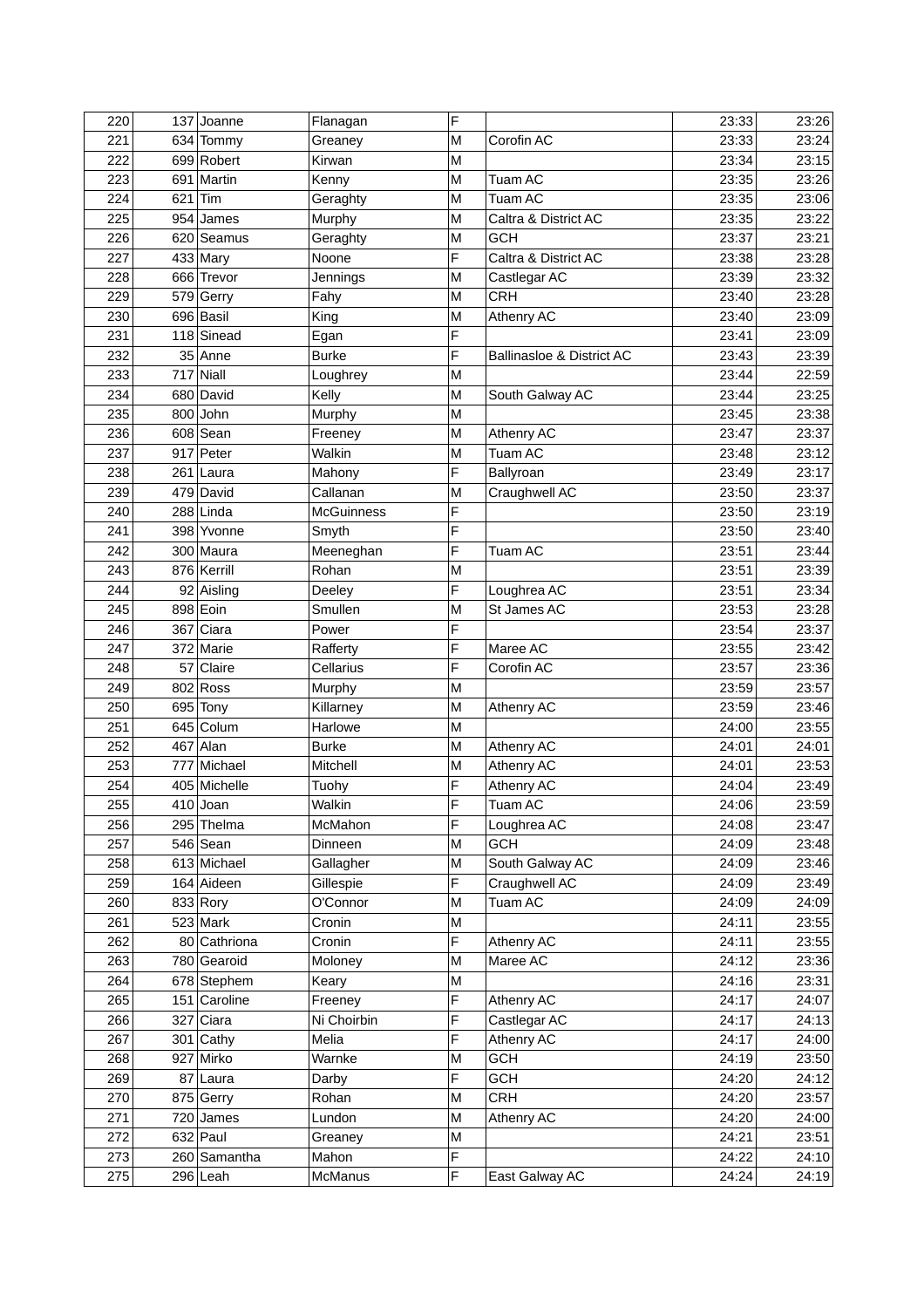| 274 |        | 715 Pat        | Long           | M | East Galway AC            | 24:24 | 24:06 |
|-----|--------|----------------|----------------|---|---------------------------|-------|-------|
| 276 |        | 493 Dave       | Clarke         | M | Corofin AC                | 24:25 | 24:03 |
| 277 |        | 344 Bernadette | O'Connor       | F |                           | 24:26 | 24:22 |
| 278 |        | 894 Colin      | Shine          | M | <b>CRH</b>                | 24:27 | 24:05 |
| 279 |        | 246 Donna      | Lane           | F | Athenry AC                | 24:27 | 24:18 |
| 280 |        | $537$ Jaco     | <b>Daniels</b> | Μ |                           | 24:29 | 24:20 |
| 281 |        | 638 Oisin      | Guiry          | M |                           | 24:31 | 24:09 |
| 282 |        | 730 Philip     | Magnier        | M | Athenry AC                | 24:31 | 24:09 |
| 284 |        | 544 Aidan      | Devine         | M | <b>GCH</b>                | 24:32 | 24:02 |
| 283 |        | 804 Frankie    | <b>Nally</b>   | M |                           | 24:32 | 24:28 |
| 285 |        | 304 Bernie     | Molloy         | F | Athenry AC                | 24:34 | 24:19 |
| 286 |        | 510 Thomas     | Corcoran       | M |                           | 24:35 | 24:14 |
| 287 |        | 708 Joe        | Leahy          | M |                           | 24:36 | 24:27 |
| 288 |        | 897 Patrick    | Small          | M | Thermo King Running Club  | 24:36 | 24:19 |
| 289 |        | 107 Malanie    | Donnellan      | F | Tuam AC                   | 24:37 | 23:59 |
| 290 | 461TJ  |                | <b>Breen</b>   | M |                           | 24:39 | 24:32 |
| 291 |        | 338 Blaithin   | O'Brien        | F | <b>CRH</b>                | 24:40 | 24:22 |
| 292 |        | 142 Dolores    | Foley          | F | Galway Meet & Train       | 24:41 | 24:36 |
| 293 |        | $625$ Gary     | Glynn          | M |                           | 24:42 | 24:30 |
| 294 |        | 518 Padhraig   | Coyne          | M | Athenry AC                | 24:43 | 24:22 |
| 295 |        | 844 Michael    | O'Malley       | M | Corofin AC                | 24:43 | 24:17 |
| 296 |        | 555 Tim        | Donnellan      | M | <b>GCH</b>                | 24:45 | 24:39 |
| 297 |        | 83 Miriam      | Cuddy          | F |                           | 24:49 | 24:28 |
| 298 |        | 679 Fran       | Keating        | M | Corrib AC                 | 24:52 | 24:08 |
| 299 |        | 319 Aoife      | Mullane        | F | Craughwell AC             | 24:53 | 24:33 |
| 301 |        | $165$ Orla     |                | F |                           | 24:55 | 24:53 |
| 300 |        |                | Gillespie      |   |                           |       |       |
|     |        | 587 Noel       | Farrell        | M | Loughrea AC               | 24:55 | 24:44 |
| 302 |        | 919 Barry      | Walsh          | M |                           | 24:55 | 24:55 |
| 303 |        | 590 Jamie      | Feely          | M |                           | 24:57 | 24:40 |
| 304 |        | $167$ rita     | gilmore        | F | Athenry AC                | 24:58 | 24:58 |
| 305 |        | $551$ Paul     | Dolan          | M | Athenry AC                | 25:00 | 24:54 |
| 306 |        | $921$ Liam     | Walsh          | M | <b>GTC</b>                | 25:00 | 24:55 |
| 307 | 938 Pa |                | Canavan        | M | Thermo King Running Club  | 25:01 | 24:32 |
| 308 |        | 253 Clodagh    | Lennon         | F |                           | 25:04 | 24:36 |
| 309 |        | 628 Killian    | Gottsche       | M |                           | 25:04 | 24:40 |
| 310 |        | 272 Joanne     | Mc Gillicuddy  | F | Athenry AC                | 25:04 | 24:47 |
| 311 |        | 532 Declan     | Curtin         | M |                           | 25:05 | 24:56 |
| 312 |        | $905$ Ross     | Sullivan       | M |                           | 25:07 | 24:26 |
| 313 |        | $926$ Ray      | Ward           | M |                           | 25:08 | 25:01 |
| 314 |        | 23 Shauna      | <b>Bocquet</b> | F | Craughwell AC             | 25:11 | 24:51 |
| 315 |        | 150 Lorna      | Freeman        | F | Athenry AC                | 25:13 | 24:51 |
| 316 |        | 942 Tommy      | Molloy         | M | Thermo King Running Club  | 25:13 | 24:41 |
| 317 |        | $943$ Mark     | O'Toole        | M | Thermo King Running Club  | 25:14 | 24:33 |
| 318 |        | 155 Naomi      | Galvin         | F | <b>Tullamore Harriers</b> | 25:14 | 24:55 |
| 319 |        | 394 Niamh      | Slattery       | F | Predator Triathlon Club   | 25:15 | 25:10 |
| 320 |        | 657 Declan     | Holland        | M |                           | 25:15 | 25:05 |
| 321 |        | 569 Sean       | Duggan         | М |                           | 25:15 | 25:11 |
| 322 |        | $584$ Tom      | Fallon         | M | <b>CRH</b>                | 25:16 | 24:35 |
| 323 |        | 267 Claudia    | Matsumoto      | F | Castlegar AC              | 25:18 | 25:12 |
| 324 |        | 75 Veronica    | Connolly       | F | St James AC               | 25:20 | 24:54 |
| 325 |        | 347 Dympna     | O'Dea          | F |                           | 25:22 | 25:07 |
| 326 |        | 889 Michael    | Scarry         | M |                           | 25:22 | 24:37 |
| 327 |        | 826 Gavan      | O'Brien        | M |                           | 25:22 | 24:50 |
| 328 | 453 TJ |                | <b>Beatty</b>  | M | Loughrea AC               | 25:23 | 25:21 |
| 329 |        | 868 Ray        | Quinn          | М |                           | 25:23 | 24:48 |
|     |        |                |                |   |                           |       |       |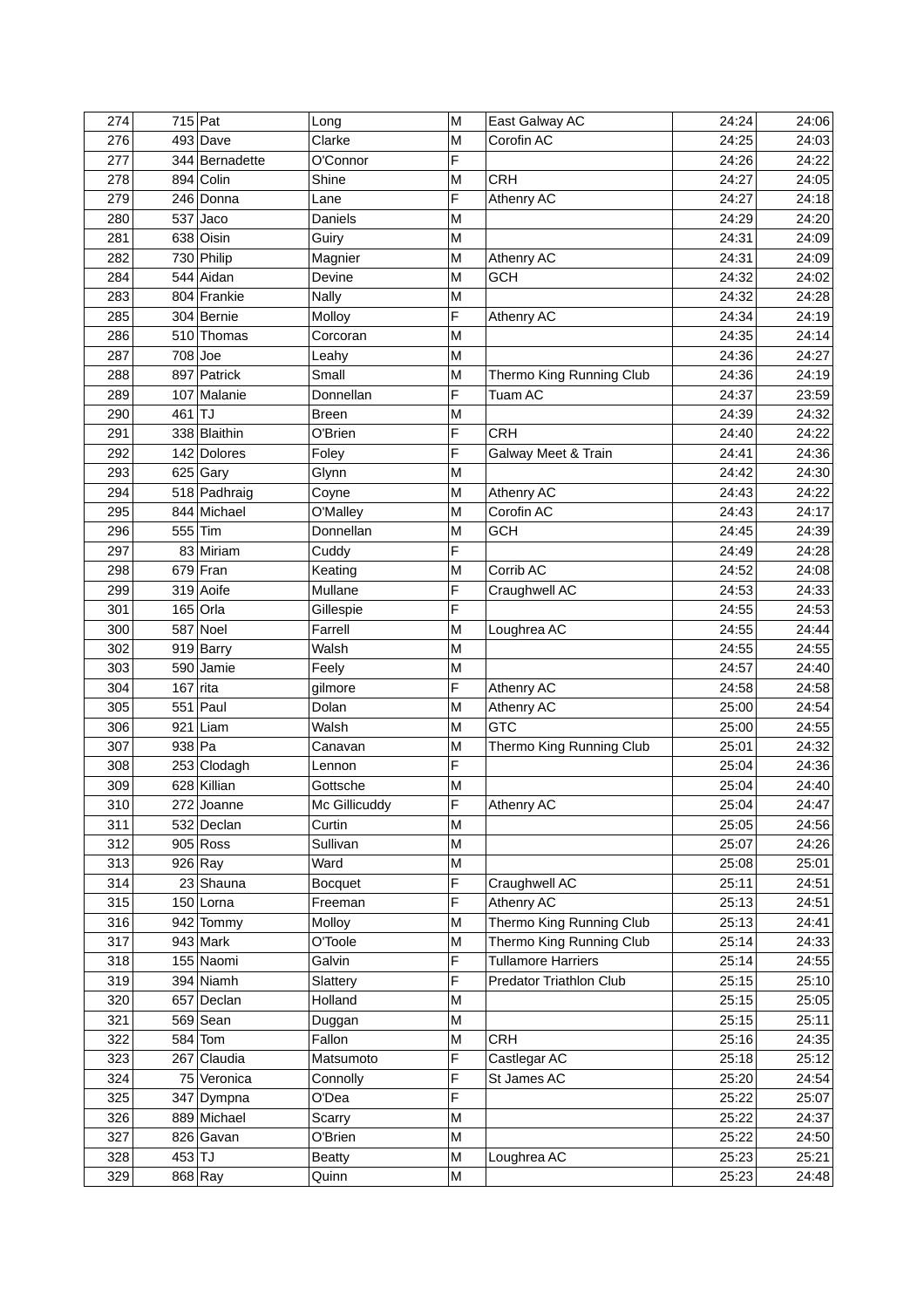| 330 | 498 MJ |               | Conlon             | M | Athenry AC                   | 25:24          | 24:49          |
|-----|--------|---------------|--------------------|---|------------------------------|----------------|----------------|
| 331 |        | 824 Shane     | O'Brien            | M | <b>CRH</b>                   | 25:24          | 25:05          |
| 332 |        | 133 Olivia    | Fitzpatrick        | F |                              | 25:25          | 25:14          |
| 333 |        | 631 Kenneth   | Greaney            | M |                              | 25:26          | 25:04          |
| 334 |        | 320 Karen     | Murphy             | F |                              | 25:28          | 25:23          |
| 335 |        | 207 Rebecca   | Horgan             | F |                              | 25:32          | 25:22          |
| 336 |        | 429 Rita      | Loughrey           | F | Caltra & District AC         | 25:35          | 25:21          |
| 337 |        | 278 Orla      | McDermott          | F | Predator Triathlon Club      | 25:37          | 25:33          |
| 338 |        | 89 Caitriona  | Davin              | F | <b>CRH</b>                   | 25:40          | 25:19          |
| 339 |        | $589$ John    | Fawl               | M | Ballinasloe & District AC    | 25:41          | 25:06          |
| 340 |        | 637 Kieran    | Guiry              | M | Athenry AC                   | 25:43          | 25:22          |
| 341 |        | 324 Gerardine | <b>Nally</b>       | F | Castlegar AC                 | 25:51          | 25:22          |
| 342 |        | 126 Maeve     | Farragher          | F |                              | 25:52          | 25:31          |
| 343 |        | 836 Kevin     | O'Dea              | M | <b>CRH</b>                   | 25:53          | 25:51          |
| 344 |        | 850 John      | O'Neill            | M | Laragh AC                    | 25:57          | 25:41          |
| 345 |        | 168 Fionnuala | Ginty              | F |                              | 26:00          | 25:29          |
| 346 |        | 248 frances   | leahy              | F | Athenry AC                   | 26:04          | 25:46          |
| 347 |        | 422 Fiona     | Murray             | F |                              | 26:06          | 25:38          |
| 348 |        | $939$ Ray     | Connelly           | M | Thermo King Running Club     | 26:07          | 25:52          |
| 349 |        | $851$ Sean    | O'Neill            | M | Thermo King Running Club     | 26:07          | 25:53          |
| 350 |        | 818 Micheal   | O Domhaill         | M |                              | 26:11          | 26:09          |
| 351 |        | 125 Irene     | Fallon             | F | Craughwell AC                | 26:12          | 25:52          |
| 352 |        | 45 Antoinette | Canavan            | F |                              | 26:12          | 25:33          |
| 353 |        | 231 Sheila    | Kelly              | F | Athenry AC                   | 26:13          | 25:40          |
| 354 |        | 837 Michael   | O'Dea              | M |                              | 26:14          | 25:48          |
| 355 |        | 257 Anne      | Lyng               | F | Athenry AC                   | 26:14          | 25:52          |
| 356 |        | 349 Tracy     | O'Donnell          | F | Craughwell AC                | 26:14          | 25:57          |
| 357 |        | 209 Jackie    | Hurley             | F | Athenry AC                   | 26:15          | 25:43          |
| 358 |        | 229 Fiona     | Kelly              | F | Craughwell AC                | 26:15          | 25:55          |
| 359 |        | 712 Shane     | Lennon             | M |                              | 26:16          | 25:34          |
| 360 |        | 671 Mark      | Keane              | M | East Galway AC               | 26:18          | 25:42          |
| 361 |        | 677 Robert    |                    | M | Loughrea AC                  | 26:19          | 25:46          |
| 362 |        | 325 Michelle  | Keary              | F |                              |                |                |
| 363 |        | 161 Sharon    | Naughton<br>Gibsey | F |                              | 26:19<br>26:20 | 26:15          |
| 364 |        | 891 John      |                    | M |                              | 26:21          | 25:46<br>25:39 |
| 365 |        | 141 Laura     | Scroope            | F |                              | 26:21          |                |
|     |        |               | Folan              |   |                              |                | 25:39          |
| 366 |        | 421 Ellen     | Woods              | F |                              | 26:25          | 26:10          |
| 367 |        | 49 Marita     | Carolan            | F | Craughwell AC                | 26:25          | 26:00          |
| 368 |        | 134 Caroline  | Flaherty           | F | <b>CRH</b>                   | 26:26          | 26:07          |
| 369 |        | 606 Enda      | Fox                | M | Predator Triathlon Club      | 26:28          | 26:04          |
| 370 |        | 273 Caragh    | McCarthy           | F |                              | 26:31          | 26:26          |
| 371 |        | 458 Kevin     | <b>Bonner</b>      | M | <b>GCH</b>                   | 26:33          | 25:57          |
| 372 |        | 873 Matthieu  | Redon              | M |                              | 26:33          | 26:22          |
| 373 |        | 822 Colm      | O Maille           | M | <b>GCH</b>                   | 26:34          | 25:56          |
| 374 |        | 915 Declan    | Varley             | M | <b>CRH</b>                   | 26:35          | 26:11          |
| 375 |        | 545 Aiden     | Devitt             | M |                              | 26:35          | 26:10          |
| 376 |        | 605 Patrick   | Forde              | М | Athenry AC                   | 26:36          | 26:15          |
| 377 |        | 302 Caroline  | Mitchell           | F | Athenry AC                   | 26:37          | 26:05          |
| 378 |        | 400 Lorraine  | Stenson            | F | <b>Galway Triathlon Club</b> | 26:39          | 26:25          |
| 379 |        | 839 Ronan     | O'Grady            | M | Castlegar AC                 | 26:39          | 26:10          |
| 380 |        | 106 Gabrielle | Donnellan          | F | Tuam AC                      | 26:39          | 26:02          |
| 381 |        | 178 Donna     | Hallinan           | F |                              | 26:42          | 26:32          |
| 383 |        | 194 Mary      | Healy              | F |                              | 26:43          | 26:18          |
| 382 |        | 690 Kevin     | Kenny              | M |                              | 26:43          | 26:16          |
| 384 |        | 359 Aisling   | O'Sullivan         | F |                              | 26:45          | 26:40          |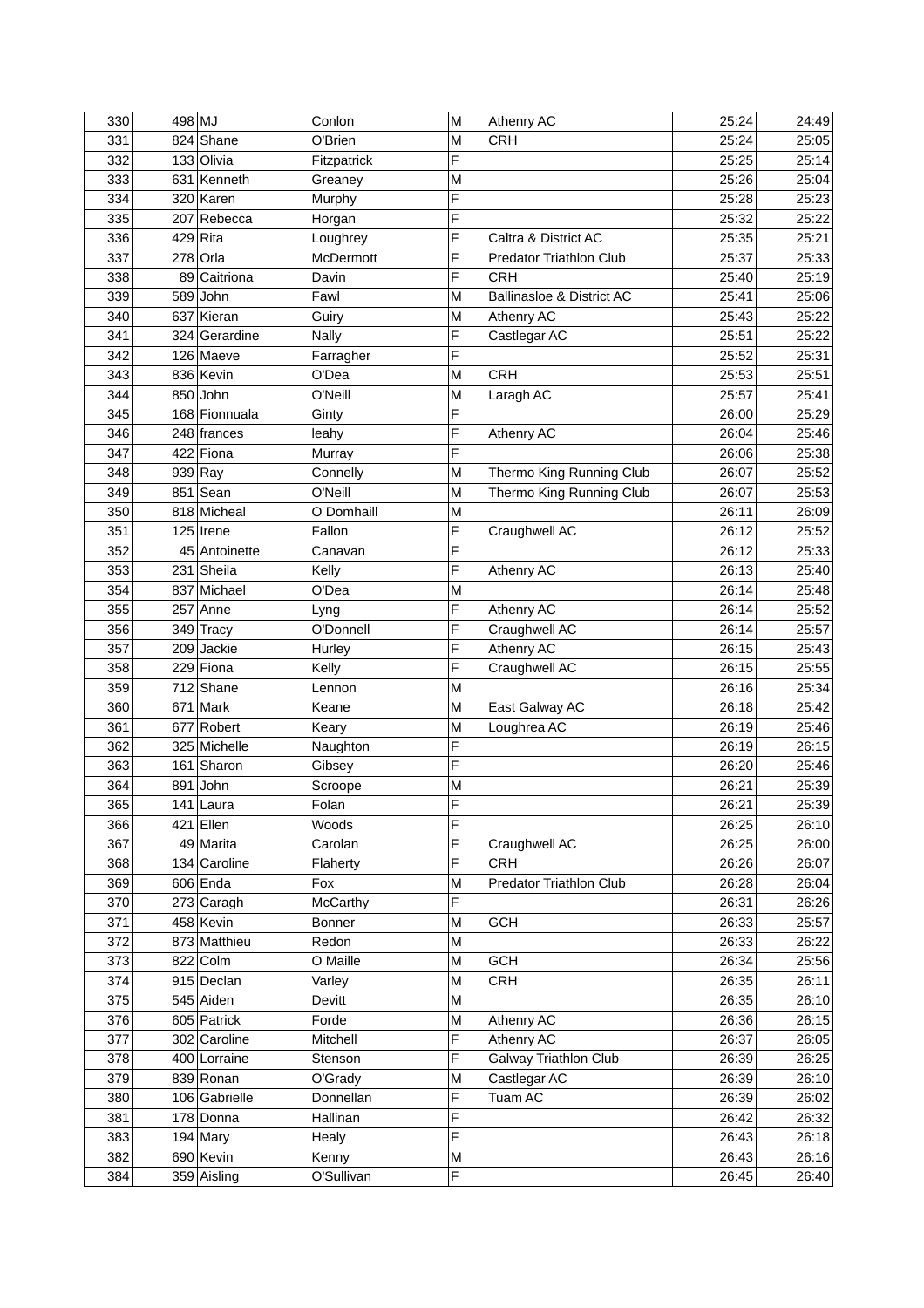| 385 |     | 684 John           | Kelly            | M |                      | 26:47 | 26:47 |
|-----|-----|--------------------|------------------|---|----------------------|-------|-------|
| 386 |     | 571 Frank          | Dunleavy         | M |                      | 26:49 | 26:24 |
| 387 |     | 213 Maeve          | Hynes            | F |                      | 26:51 | 26:07 |
| 388 |     | 18 Carmel          | <b>Bergin</b>    | F | South Galway AC      | 26:51 | 26:09 |
| 389 |     | 390 Patricia       | Sheppard         | F | Castlegar AC         | 26:52 | 26:20 |
| 390 |     | $212$ Emma         | Hynes            | F |                      | 26:52 | 26:09 |
| 391 |     | 318 Bernie         | Mulderrig        | F |                      | 26:54 | 26:41 |
| 392 |     | 356 Connie         | O'Reilly         | F |                      | 26:54 | 26:31 |
| 393 |     | 59 Marie           | Clarke           | F | <b>CRH</b>           | 26:56 | 26:36 |
| 394 |     | 312 Siobhan        | Mooney           | F | <b>GCH</b>           | 26:59 | 26:15 |
| 395 |     | 582 Tony           | Fahy             | M | <b>GCH</b>           | 27:01 | 26:44 |
| 396 |     | $911$ Alan         | Treacy           | M | Athenry AC           | 27:01 | 26:37 |
| 397 |     | 865 John           | Quinlivan        | M | Maree AC             | 27:05 | 26:35 |
| 398 |     | $156$ Linda        | Garvey           | F |                      | 27:08 | 26:44 |
| 399 |     | 746 Noel           | McCarthy         | M |                      | 27:10 | 26:31 |
| 400 |     | 309 Sarah          | Molloy           | F |                      | 27:11 | 26:47 |
| 401 |     | 406 Dee            | Twomey           | F |                      | 27:12 | 26:47 |
| 402 |     | 703 Gerry          | Larkin           | M |                      | 27:13 | 26:55 |
| 403 |     | 411 Anne-Marie     | Walsh            | F |                      | 27:13 | 26:32 |
| 404 |     | 383 Mary           | Ryan             | F |                      | 27:14 | 26:35 |
| 405 |     | 60 Nicola          | Cleary           | F |                      | 27:16 | 27:12 |
| 406 |     | 434 Carine         | Gachon           | F | Caltra & District AC | 27:16 | 26:38 |
| 407 |     | 285 Ann Marie      | McGrath          | F |                      | 27:17 | 26:38 |
| 408 |     | 495 Jim            |                  | M |                      | 27:18 | 26:58 |
| 409 |     | 170 Helena         | Cloonan          | F | Athenry AC           |       |       |
|     |     |                    | Gordon           |   |                      | 27:22 | 27:04 |
| 410 |     | 102 Fiona          | <b>Diviney</b>   | F | Craughwell AC        | 27:23 | 27:06 |
| 411 |     | 761 Brian          | McGee            | M |                      | 27:26 | 27:12 |
| 412 |     | 404 Aoife          | Tuohy            | F | Athenry AC           | 27:27 | 27:12 |
| 413 |     | 436 Rita           | Moore            | F |                      | 27:27 | 26:47 |
| 414 |     | 148 Grainne        | Forde            | F |                      | 27:29 | 27:08 |
| 415 |     | 244 Cathy          | Kyne             | F |                      | 27:29 | 26:48 |
| 416 |     | 85 Monica          | Daly             | F |                      | 27:30 | 26:50 |
| 417 | 147 | Claire             | Forde            | F | Athenry AC           | 27:32 | 27:11 |
| 418 |     | 496 Dermot         | Comerford        | M |                      | 27:33 | 26:56 |
| 420 |     | 72 Nuala           | Connaughton      | F |                      | 27:34 | 27:09 |
| 419 |     | $341$ Emer         | O'Byrne          | Ë | <b>GCH</b>           | 27:34 | 26:50 |
| 421 |     | 113 Louise         | Duane            | F | Athenry AC           | 27:38 | 27:05 |
| 422 |     | 128 Catherine Anne | field            | F |                      | 27:39 | 27:12 |
| 423 |     | 236 Fidelma        | Killilea         | F | Corofin AC           | 27:41 | 27:03 |
| 424 |     | 298 Martina        | McShane          | F | Corofin AC           | 27:41 | 27:28 |
| 425 |     | 307 Gail           | Molloy           | F | Corofin AC           | 27:42 | 27:29 |
| 426 |     | 74 Marie           | Conneely         | F | Castlegar AC         | 27:42 | 27:37 |
| 427 |     | 22 Evelyn          | Birmingham       | F |                      | 27:43 | 27:19 |
| 428 |     | 912 Fergus         | Treacy           | M | Craughwell AC        | 27:44 | 27:27 |
| 429 |     | 756 Michael        | McDonagh         | М |                      | 27:48 | 27:27 |
| 430 |     | 217 Noelle         | Jones            | F |                      | 27:49 | 27:08 |
| 431 |     | 419 Marguerite     | Wilkinson        | F | Athenry AC           | 27:49 | 27:28 |
| 432 |     | 622 Derek          | Gill             | M |                      | 27:50 | 27:50 |
| 433 |     | 371 Lelia          | Quinn            | F |                      | 27:50 | 27:25 |
| 434 |     | 403 Elaine         | Treacy           | F | Athenry AC           | 27:50 | 27:26 |
| 435 |     | 849 Garret         | O'Neill          | M | Athenry AC           | 27:50 | 27:07 |
| 436 |     | 293 Roisin         | McLoughlin       | F |                      | 27:55 | 27:29 |
| 437 |     | 84 Majella         | Cummins          | F | Athenry AC           | 28:01 | 27:39 |
| 438 |     | $157$ Kate         | Gavin            | F |                      | 28:02 | 27:35 |
| 439 |     | 317 Sylvie         | Mossay-O'Donovan | F | Craughwell AC        | 28:07 | 28:02 |
|     |     |                    |                  |   |                      |       |       |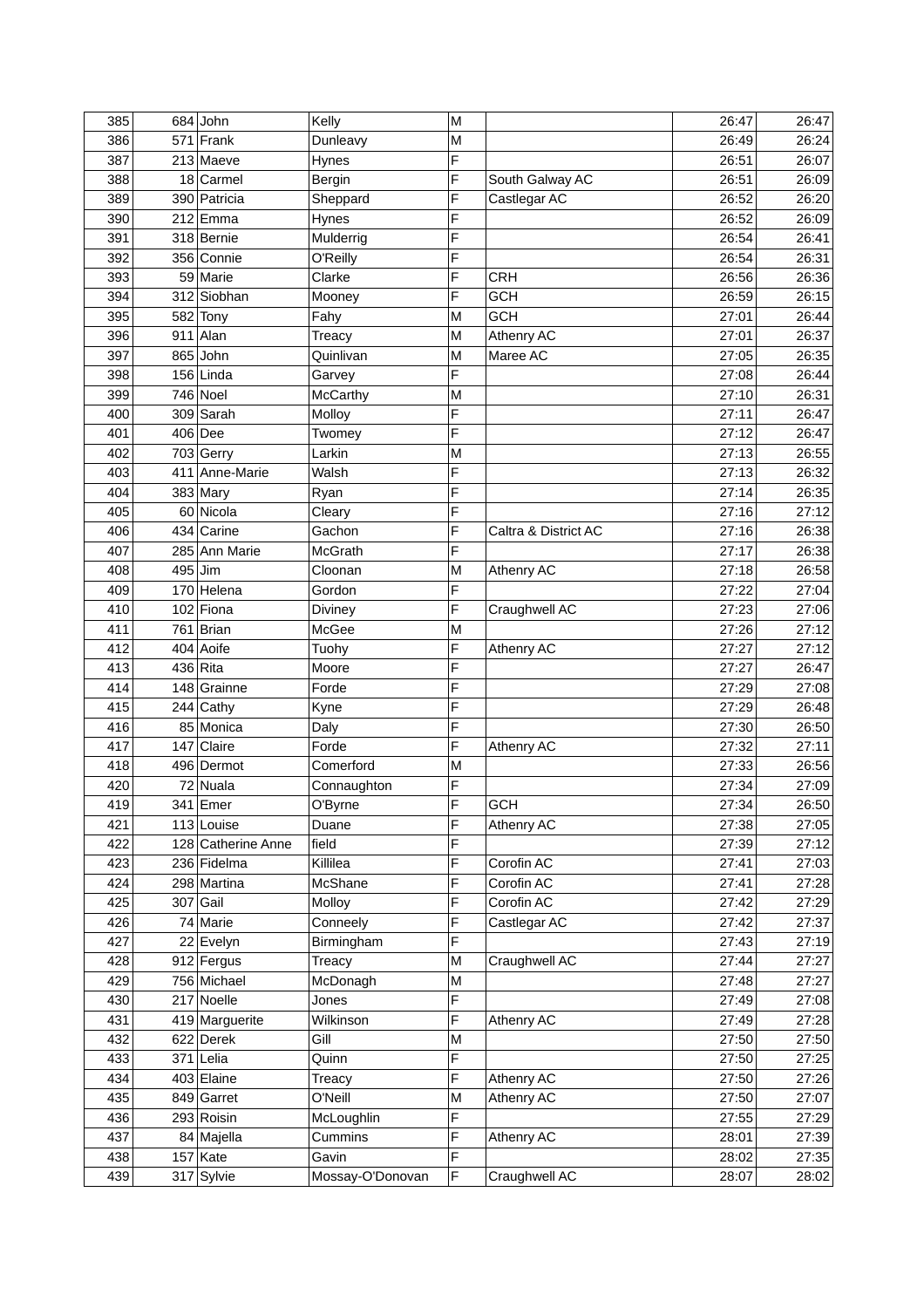| 440 |    | 427 Siobhan  | Flaherty         | F | Caltra & District AC           | 28:07 | 27:33 |
|-----|----|--------------|------------------|---|--------------------------------|-------|-------|
| 441 |    | 210 Marina   | Hussey           | F | Tuam AC                        | 28:08 | 27:36 |
| 442 |    | 200 Anne     | Higgins          | F |                                | 28:10 | 27:56 |
| 443 |    | 553 James    | Donnellan        | M | <b>HPE Running Club</b>        | 28:10 | 27:49 |
| 444 |    | 769 Shane    | McLoughlin       | M | Corofin AC                     | 28:11 | 27:44 |
| 445 |    | 12 Deirdre   | Allen            | F | Corofin AC                     | 28:11 | 27:59 |
| 446 |    | 112 Irene    | Duane            | F |                                | 28:12 | 27:49 |
| 447 |    | 105 Yvonne   | Dolan            | F |                                | 28:13 | 27:42 |
| 448 |    | $274$ Una    | McCarthy         | F | <b>GCH</b>                     | 28:15 | 27:40 |
| 449 |    | 127 Aisling  | Farrell          | F |                                | 28:16 | 27:59 |
| 450 |    | 283 Helen    | McGlynn          | F | Castlegar AC                   | 28:16 | 27:57 |
| 451 |    | $601$ Joe    | Folan            | M | Castlegar AC                   | 28:18 | 27:45 |
| 452 |    | 56 Brenda    | Cawley           | F |                                | 28:19 | 27:43 |
| 453 |    | 672 Martin   | Keane            | M | Athenry AC                     | 28:19 | 28:14 |
| 454 |    | 277 Helen    | McDermott        | F | <b>Predator Triathlon Club</b> | 28:20 | 27:57 |
| 455 |    | 567 Cathal   | Duffy            | M | Athenry AC                     | 28:21 | 28:06 |
| 456 |    | 166 Emily    | Gillon           | F | Tuam AC                        | 28:22 | 27:48 |
| 457 |    | 543 Kevin    | Devane           | M | Athenry AC                     | 28:26 | 28:03 |
| 458 |    | 360 Brid     | O'Sullivan       | F | Craughwell AC                  | 28:31 | 28:14 |
| 459 |    | 160 Leona    | Gibbons          | F |                                | 28:32 | 28:14 |
| 460 |    | 40 Lorna     | Cahill           | F |                                | 28:35 | 28:12 |
| 461 |    | 913 Gerry    | Treacy           | M | Craughwell AC                  | 28:36 | 28:09 |
| 462 |    | $235$ Jayne  | Killian          | F | <b>GCH</b>                     | 28:36 | 28:03 |
| 463 |    | 232 Bernie   | Kenny            | F |                                | 28:37 | 28:27 |
| 464 |    | 291 Caroline | McLoughlin       | F | Athenry AC                     | 28:39 | 27:55 |
| 465 |    | 50 Siobhan   | Carolan          | F |                                | 28:39 | 27:54 |
| 466 |    | 184 Carmel   | Hannon           | F |                                | 28:40 | 27:55 |
| 467 | 27 | Liz          | <b>Broderick</b> | F | Athenry AC                     | 28:40 | 28:01 |
| 468 |    | 65 Niamh     | Coffey           | F |                                | 28:41 | 28:22 |
| 469 |    | 685 John     | Kelly            | M |                                | 28:41 | 27:59 |
| 470 |    | 310 Julie    | Monaghan         | F |                                | 28:42 | 28:19 |
| 471 |    | 61 Siobhan   | Cleary-Mannion   | F | Loughrea AC                    | 28:42 | 28:12 |
| 472 |    | 181 Laoise   | Hand             | F | Castlegar AC                   | 28:42 | 28:10 |
| 473 |    | 294 Audrey   | McMahon          | F | Loughrea AC                    | 28:44 | 28:21 |
| 474 |    | 63 Edwina    | Coen             | F |                                | 28:44 | 28:17 |
| 475 |    | 242 Assumpta | King             | Ë | Athenry AC                     | 28:45 | 28:15 |
| 476 |    | 187 Aishling | Hanrahan         | F | Loughrea AC                    | 28:47 | 28:17 |
| 477 |    | 430 Mary     | McLoughlin       | F | Caltra & District AC           | 28:47 | 28:14 |
| 478 |    | 336 Liz      | Noone            | F |                                | 28:48 | 28:43 |
| 479 |    | $812$ Frank  | Noone            | M | Athenry AC                     | 28:48 | 28:20 |
| 480 |    | 131 Colette  | Finneran         | F |                                | 28:48 | 26:21 |
| 481 |    | $119$ Clare  | Ellicott         | F |                                | 28:56 | 28:38 |
| 482 |    | 204 Una      | Holland          | F |                                | 29:01 | 28:31 |
| 483 |    | 539 Ciaran   | Davey            | M |                                | 29:01 | 28:36 |
| 484 |    | 770 James    | McMahon          | М | South Galway AC                | 29:06 | 28:20 |
| 485 |    | 220 Sarah    | Jordan           | F |                                | 29:08 | 28:48 |
| 486 |    | 616 Brendan  | Gamble           | М |                                | 29:09 | 29:06 |
| 487 |    | 934 Michael  | Whyte            | M |                                | 29:12 | 28:40 |
| 488 |    | 432 Anita    | O'Shaughnessy    | F | Caltra & District AC           | 29:13 | 29:00 |
| 489 |    | $264$ Jane   | Mangan           | F | Athenry AC                     | 29:16 | 28:56 |
| 490 |    | 176 Carol    | Guilfoyle        | F |                                | 29:16 | 29:05 |
| 491 |    | 249 Elaine   | Leavy            | F |                                | 29:20 | 28:41 |
| 492 |    | 120 Grainne  | Engels           | F |                                | 29:20 | 28:47 |
| 493 |    | 352 Eileen   | O'Hara           | F |                                | 29:22 | 28:42 |
| 494 |    | 96 Corina    | Delaney          | F |                                | 29:23 | 29:00 |
|     |    |              |                  |   |                                |       |       |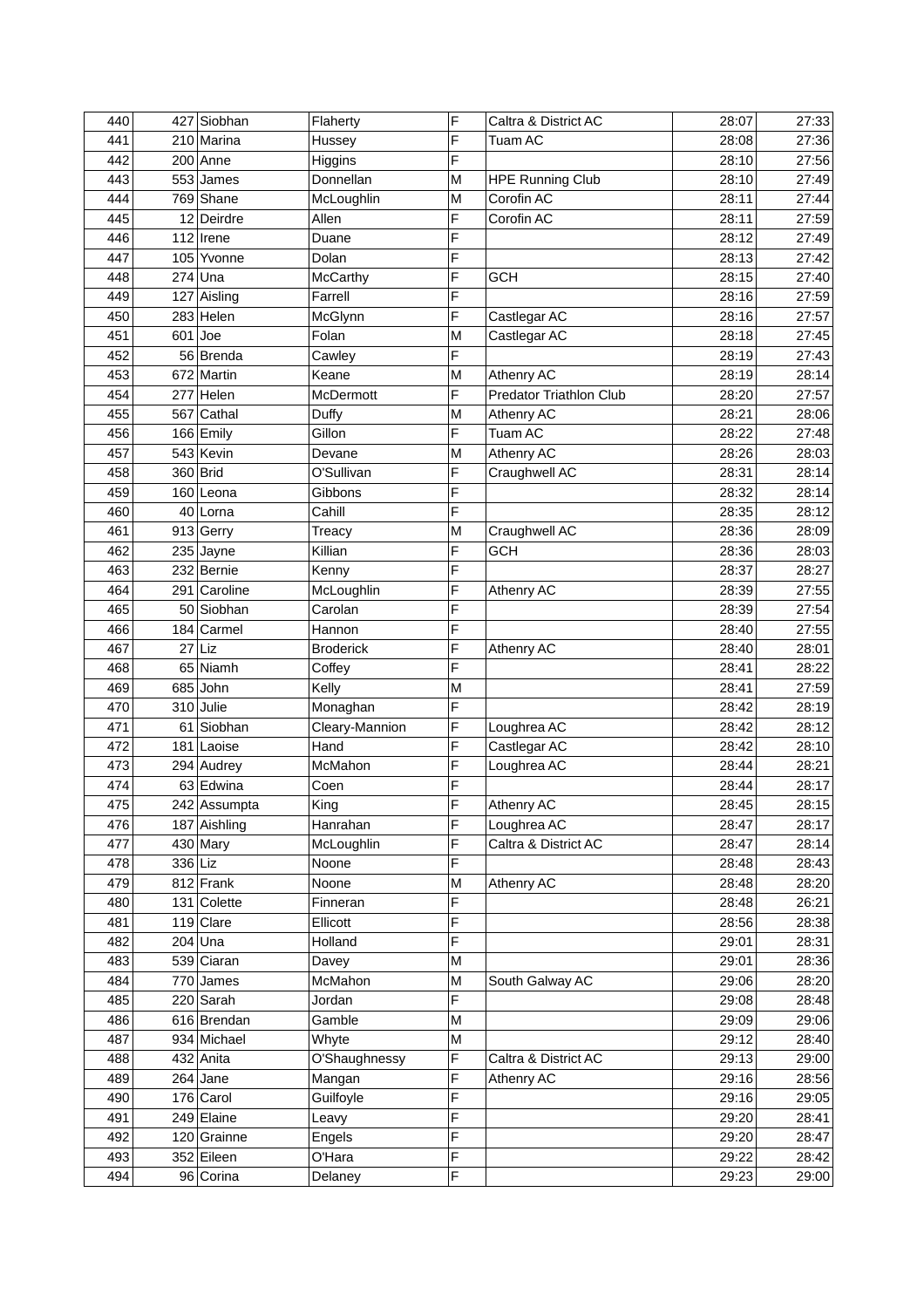| 495 | 342 Ria       | O'Callaghan        | F | Loughrea AC                   | 29:24 | 28:58 |
|-----|---------------|--------------------|---|-------------------------------|-------|-------|
| 496 | 835 James     | O'Dea              | M |                               | 29:26 | 29:14 |
| 497 | 282 Marie     | McGee              | F |                               | 29:29 | 29:15 |
| 498 | 122 Caroline  | Fahy               | F | Castlegar AC                  | 29:30 | 28:59 |
| 499 | 600 Brian     | Flherty            | M |                               | 29:34 | 28:50 |
| 500 | 240 Fiona     | Kilroy             | F |                               | 29:37 | 29:20 |
| 501 | 299 Mairead   | Meade              | F | Athenry AC                    | 29:39 | 29:28 |
| 502 | 15 Sinead     | <b>Bartley</b>     | F |                               | 29:41 | 29:36 |
| 503 | 292 Michelle  | McLoughlin         | F | Castlegar AC                  | 29:43 | 29:27 |
| 504 | 393 Siobhan   | Silke              | F |                               | 29:45 | 29:29 |
| 505 | 192 Olivia    | Havil              | F |                               | 29:49 | 29:22 |
| 506 | 435 Julie     | Gallagher          | F |                               | 29:57 | 29:22 |
| 507 | 146 Catherina | Forde              | F |                               | 29:58 | 29:45 |
| 508 | 431 Brid      | Kilgannon          | F | Caltra & District AC          | 30:00 | 29:27 |
| 509 | 506 Noel      | Connolly           | M | St James AC                   | 30:01 | 29:36 |
| 510 | 388 Claire    | Shanahan           | F |                               | 30:04 | 29:56 |
| 511 | 380 Debbie    | Ryan               | F | Corofin AC                    | 30:07 | 29:54 |
| 512 | 348 Ann       | O'Donnell          | F |                               | 30:08 | 30:02 |
| 513 | 711 Sylvester | Lenihan            | M |                               | 30:09 | 29:37 |
| 514 | 172 Helena    | Gorman             | F | Craughwell AC                 | 30:09 | 29:50 |
| 515 | 322 Tracey    | Murphy             | F |                               | 30:10 | 29:33 |
| 516 | 98 Fiona      |                    | F | <b>CRH</b>                    | 30:11 | 29:59 |
| 517 | 216 Riona     | Dempsey<br>Johnson | F |                               | 30:14 | 29:50 |
|     |               |                    | F |                               |       |       |
| 518 | 415 Sinead    | Walsh              | F | Athenry AC                    | 30:14 | 29:34 |
| 519 | $218$ Edel    | Jordan             |   | East Galway AC                | 30:16 | 30:00 |
| 520 | 643 Michael   | Hannon             | M |                               | 30:17 | 29:52 |
| 521 | 230 Niamh     | Kelly              | F | <b>HPE Running Club</b>       | 30:17 | 29:48 |
| 522 | 297 Mary      | <b>McManus</b>     | F | East Galway AC                | 30:18 | 30:02 |
| 523 | 193 Emma      | Hawkes             | F | Loughrea AC                   | 30:21 | 30:01 |
| 524 | 363 Catriona  | Patterson          | F |                               | 30:23 | 30:05 |
| 525 | 407 Aishling  | Tyrrell            | F |                               | 30:25 | 30:25 |
| 526 | 91 Niamh      | De Paor            | F |                               | 30:26 | 29:46 |
| 527 | 13 Gabriela   | Aumayr             | F | <b>HPE Running Club</b>       | 30:28 | 29:59 |
| 528 | 237 Niamh     | Killilea           | F |                               | 30:36 | 30:06 |
| 529 | 379 Sandra    | Rushe              | F | <b>Barnaderg Road Runners</b> | 30:36 | 29:55 |
| 530 | 287 Valerie   | McGrath            | E | South Galway AC               | 30:39 | 30:24 |
| 531 | 284 Aishling  | McGrath            | F | Craughwell AC                 | 30:47 | 30:32 |
| 532 | 234 Rachel    | Kiernan            | F |                               | 30:47 | 30:25 |
| 533 | 709 Michael   | Lenehan            | M |                               | 30:48 | 30:22 |
| 534 | 346 Niamh     | O'Connor           | F |                               | 30:53 | 30:22 |
| 535 | 14 Danni      | <b>Barrett</b>     | F |                               | 30:57 | 30:29 |
| 536 | 827 Tony      | O'Callaghan        | М |                               | 30:57 | 30:29 |
| 537 | 425 Anita     | Donoghue           | F |                               | 30:57 | 30:28 |
| 538 | 259 Nora      | Maher              | F | Loughrea AC                   | 30:58 | 30:37 |
| 539 | 99 Yvonne     | Dempsey            | F |                               | 31:01 | 30:35 |
| 540 | 243 Moyra     | King               | F |                               | 31:02 | 30:56 |
| 541 | 254 Caroline  | Leonard            | F |                               | 31:04 | 30:23 |
| 542 | 281 Maire     | <b>McGarry</b>     | F |                               | 31:06 | 31:03 |
| 543 | 908 Conor     | Tannian            | M |                               | 31:06 | 30:25 |
| 544 | 810 Enda      | Nolan              | M |                               | 31:11 | 30:33 |
| 545 | 130 Deirdre   | Finnegan           | F |                               | 31:11 | 30:32 |
| 546 | 335 Marieta   | Nolan              | F | Tuam AC                       | 31:13 | 30:33 |
| 547 | 402 Roseanne  | Timlin             | F |                               | 31:13 | 30:32 |
| 548 | 369 Bernie    | Quinn              | F | Loughrea AC                   | 31:18 | 30:54 |
| 549 | 262 Karen     | Malherbe           | F | <b>Galway Triathlon Club</b>  | 31:19 | 30:44 |
|     |               |                    |   |                               |       |       |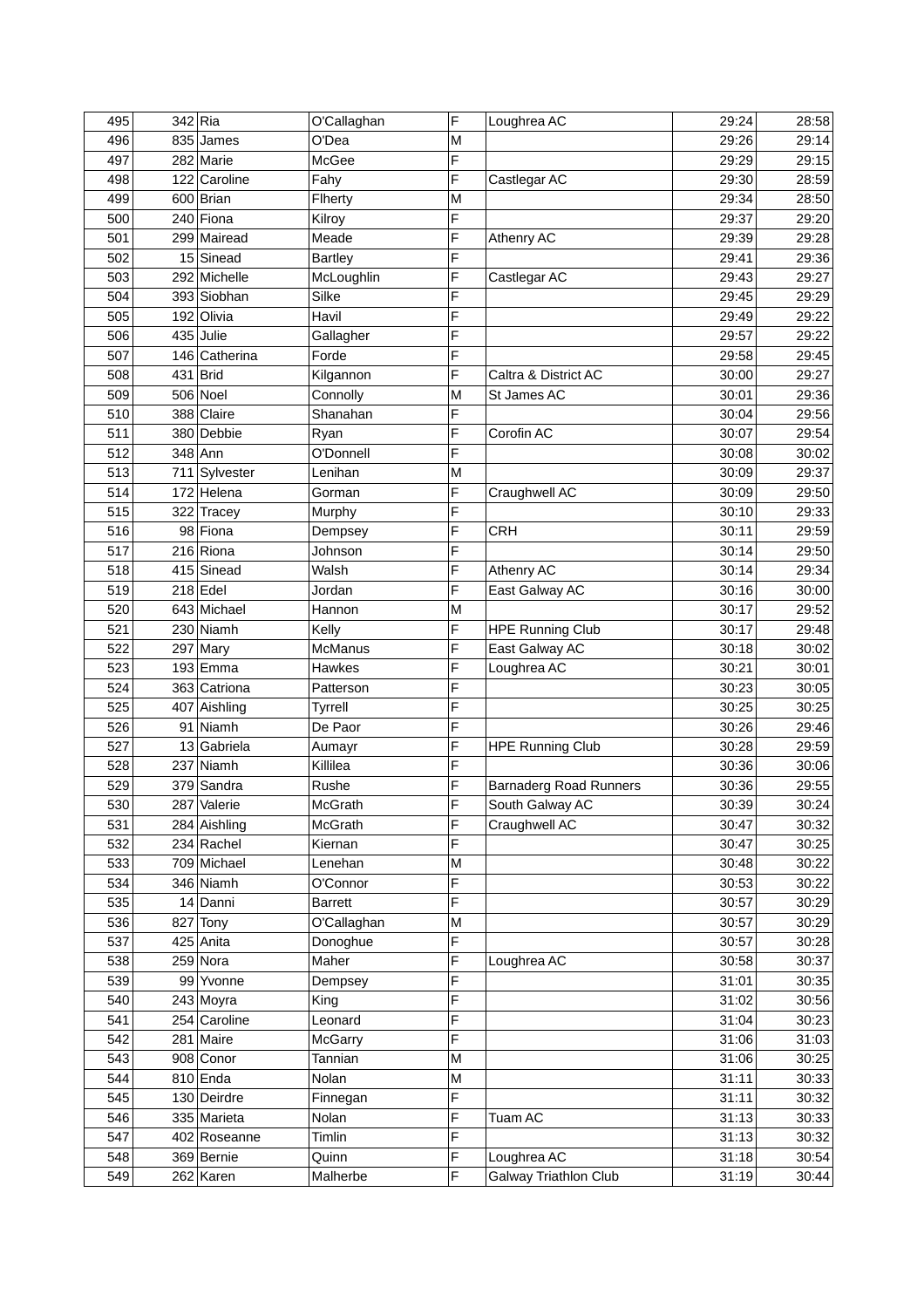| 550 |     | 21 Monika     | <b>Biezunska</b>     | F      | Thermo King Running Club | 31:19 | 30:42 |
|-----|-----|---------------|----------------------|--------|--------------------------|-------|-------|
| 551 |     | 149 Sinéad    | Francis              | F      |                          | 31:21 | 30:46 |
| 552 |     | 877 Bradley   | Rowles               | M      |                          | 31:21 | 30:48 |
| 553 |     | 524 James     | Crowe                | M      |                          | 31:21 | 30:48 |
| 554 |     | 33 Yanette    | <b>Bueno Diaz</b>    | F      |                          | 31:24 | 30:40 |
| 555 |     | 420 Cheryl    | Winston              | F      | Athenry AC               | 31:25 | 30:44 |
| 556 |     | 268 Valerie   | Maybin               | F      |                          | 31:26 | 31:10 |
| 557 |     | 69 Cathy      | Connaughton          | F      | Corofin AC               | 31:28 | 31:15 |
| 558 | 842 | Cormac        | O'Keeffe             | M      |                          | 31:28 | 30:50 |
| 559 |     | 46 Laura      | Canavan              | F      |                          | 31:35 | 31:07 |
| 561 |     | 241 Siobhan   | Kindregan            | F      |                          | 31:37 | 31:37 |
| 560 |     | 456 Vinny     | Beirne               | M      |                          | 31:37 | 31:00 |
| 562 |     | 77 Karla      | Corcoran             | F      |                          | 31:38 | 31:01 |
| 563 |     | 73 Bernadette | Conneely             | F      |                          | 31:41 | 31:12 |
| 564 |     | 843 Martin    | O'Keeffe             | M      |                          | 31:41 | 31:03 |
| 565 |     | $121$ Dee     | Everard              | F      |                          | 31:44 | 31:16 |
| 566 |     | 330 Aine      | Ni Fhatharta         | F      |                          | 31:47 | 31:44 |
| 567 |     | 819 Caomhan   | O Fatharta           | M      |                          | 31:48 | 31:46 |
| 568 |     | 169 Luisa     | Golz                 | F      |                          | 31:49 | 31:10 |
| 569 |     | 19 Eithne     | Bermingham           | F      | South Galway AC          | 31:49 | 31:07 |
| 570 |     | 129 Siobhan   | Finn                 | F      | <b>GCH</b>               | 31:49 | 31:13 |
| 571 | 47  | Orla          | Cannon               | F      |                          | 31:52 | 31:30 |
| 572 |     | 547 Alan      | Doheny               | M      |                          | 32:03 | 31:22 |
| 573 |     | 228 Ailish    | Kelly                | F      | <b>GCH</b>               | 32:09 | 31:36 |
| 574 |     | 373 Linda     | Reilly               | F      |                          | 32:19 | 31:43 |
| 575 |     | 245 Nicola    | Kyne                 | F      |                          | 32:22 | 31:43 |
| 576 |     | 17 Mags       | <b>Begley</b>        | F      |                          | 32:27 | 32:07 |
| 577 |     | 263 Ramona    | Mallen               | F      |                          | 32:31 | 31:56 |
| 578 |     | 109 Maureen   | Doorhy               | F      | Loughrea AC              | 32:41 | 32:14 |
| 579 |     | 211 Elaine    |                      | F      | Tuam AC                  | 32:43 | 32:11 |
| 580 |     | 395 Tara      | Hynes                | F      | Predator Triathlon Club  | 32:52 | 32:21 |
| 581 |     | 396 Valerie   | Slattery<br>Slattery | F      | Craughwell AC            | 32:52 | 32:21 |
| 582 |     | 124 Mary      |                      | F      | Athenry AC               | 32:59 | 32:17 |
| 583 |     | $88$ Linda    | Fahy<br>Davey        | F      |                          | 33:09 | 32:39 |
|     |     |               |                      | F      |                          |       |       |
| 584 |     | 409 Helen     | van de Beek          | F      |                          | 33:14 | 32:46 |
| 585 |     | 303 Diane     | Mitchell             |        |                          | 33:27 | 33:01 |
| 586 |     | 223 Maeve     | Joyce                | F<br>F |                          | 33:28 | 32:53 |
| 587 |     | 355 Roisin    | O'Malley             | F      |                          | 33:28 | 33:00 |
| 588 |     | 43 Aisling    | Callanan             |        |                          | 33:29 | 32:43 |
| 589 |     | 28 Sonya      | <b>Broderick</b>     | F      | Athenry AC               | 33:42 | 33:00 |
| 590 |     | 648 Padraig   | Headd                | M      | Loughrea AC              | 33:57 | 33:14 |
| 591 |     | 773 Seamus    | <b>McWilliams</b>    | М      |                          | 33:58 | 33:31 |
| 592 |     | 25 Sinea      | <b>Bourke</b>        | F      | <b>GCH</b>               | 33:59 | 33:15 |
| 593 |     | 412 Denise    | Walsh                | F      |                          | 34:11 | 33:41 |
| 594 |     | 853 David     | O'Reilly             | М      |                          | 34:15 | 33:29 |
| 595 |     | 219 Helen     | Jordan               | F      |                          | 34:21 | 34:02 |
| 596 |     | 136 Margaret  | Flaherty             | F      |                          | 34:22 | 33:40 |
| 597 |     | 266 Nicola    | Mannion              | F      |                          | 34:32 | 33:59 |
| 598 |     | 123 Marian    | Fahy                 | F      |                          | 34:34 | 34:06 |
| 599 |     | 315 Trisha    | Moran                | F      |                          | 34:36 | 34:06 |
| 600 |     | 174 Emily     | Growney              | F      |                          | 35:00 | 34:26 |
| 601 |     | 814 Peadar    | Nugent               | M      | Athenry AC               | 35:29 | 34:51 |
| 602 |     | 353 Ewa       | O'Hora               | F      | Thermo King Running Club | 35:31 | 34:54 |
| 603 |     | 71 Mary       | Connaughton          | F      | Athenry AC               | 35:35 | 34:54 |
| 604 |     | 323 Riona     | Murray               | F      |                          | 35:35 | 34:56 |